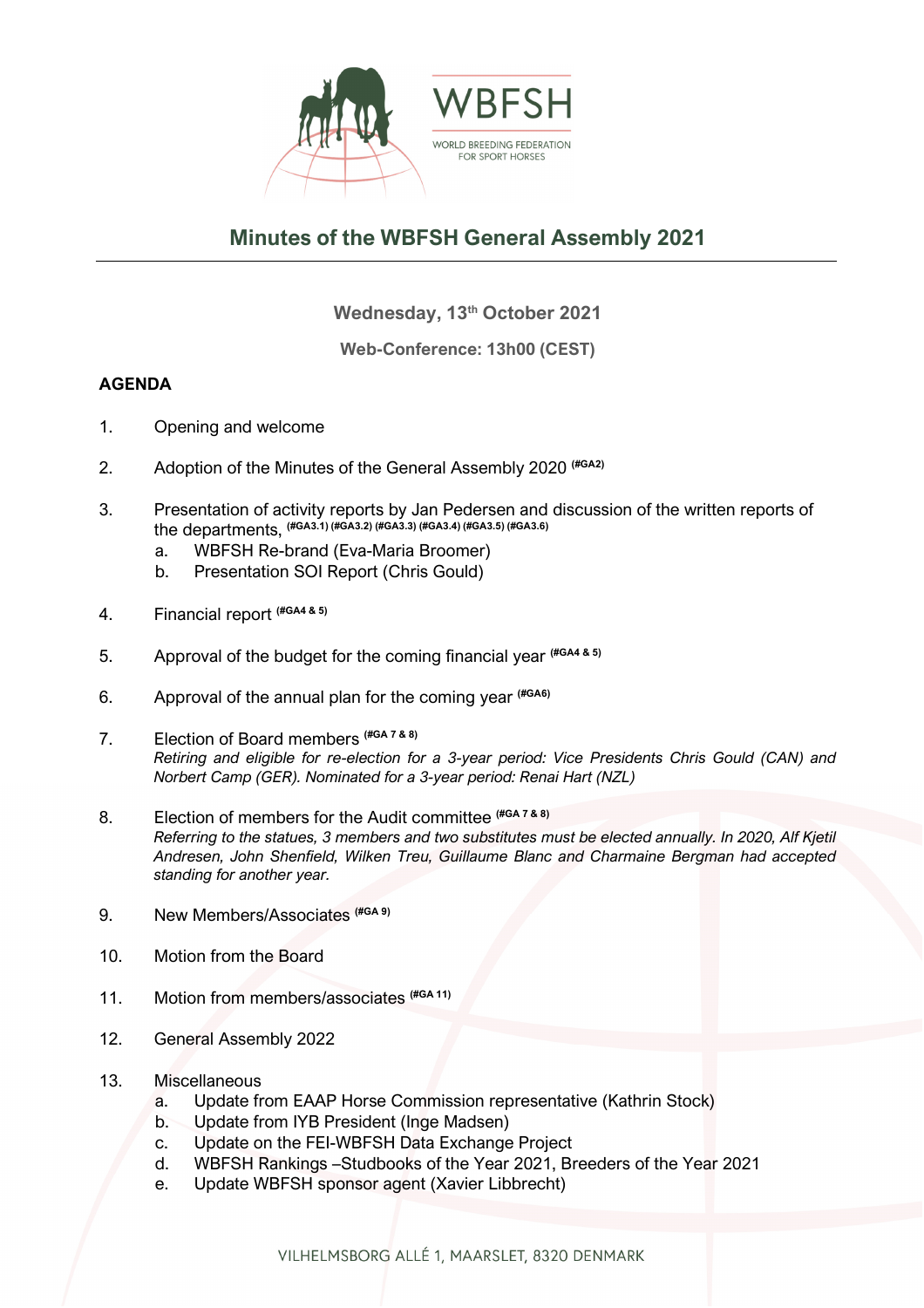

### **MINUTES**

### **1. Opening and welcome**

The WBFSH President Jan Pedersen welcomed the participants to the general assembly, held virtually for the second time due to the ongoing impact of the Covid-19 pandemic.

## **2. Adoption of the Minutes of the General Assembly 2020 (#GA2)**

The minutes of the WBFSH General Assembly 2020 were adopted without comments.

### **3. Presentation of activity reports by Jan Pedersen and discussion of the written reports of the departments (#GA3.1) (#GA3.2) (#GA3.3) (#GA3.4) (#GA3.5) (#GA3.6)**

Following two difficult years due to the Corona pandemic there has been a partial return to normality. Many events are still taking place on a smaller scale, with few or no spectators. This has affected the support of sponsors and the financial situation of many studbooks in general. The increasing number of coverings were already be observed last year, seemed to continue in 2021. The decreased number of coverings for several years before that, following the financial crisis, has led to a shortage of horses for sale. Therefore, there is now a good market for horses, with many reports of fantastic foal auctions, and the WBFSH Young Horse Championships in Verden and Lanaken were well-attended marketplaces buzzing with activity. The new auction format, the "hybrid auction" that developed during the COVID 19 crisis, has proven to be remarkably successful and President Pedersen is sure this will go down in history as a positive side effect of the pandemic. All in all, there is reason to be very pleased with the current horse market.

### **RESTRUCTURE OF THE DEPARTMENTS**

Shortly after the GA-2020 a process of restructuring the departments was initiated. Gradual changes within the WBFSH and its activities had developed over the past 4 years, since the last strategic plan was implemented. As of 2021, the new strategic plan for the next four years will be followed. At the GA-2020 a new board member, Eva-Maria Broomer, and executive director, Ralph van Venrooij, joined the team. The combination of these factors necessitated a review of the department structure, to ensure that activities are distributed to the departments, according to the available resources and skills. Over the months following the GA-2020, a draft was re-worked several times, with the board members giving feedback for finetuning the new structure. The final version of the restructure is now in place. Jan Pedersen gave a briefly overview of the Departments and their functions.

*The General Manager* has a close collaboration with all departments, overseeing WBFSH projects in general. She manages the WBFSH Rankings, and also represents the WBFSH publicly, together with the President. Apart from that she is responsible for our Rankings.

*The new Department of Marketing, Communications and Promotion* was set up at the beginning of 2021 to help the promotion the WBFSH. Among other tasks the area of responsibility of this department is the website and social media. Jan Pedersen reported that, thanks to Eva Maria Broomer and the General Manager, he is proud of how far the WBFSH has already come in this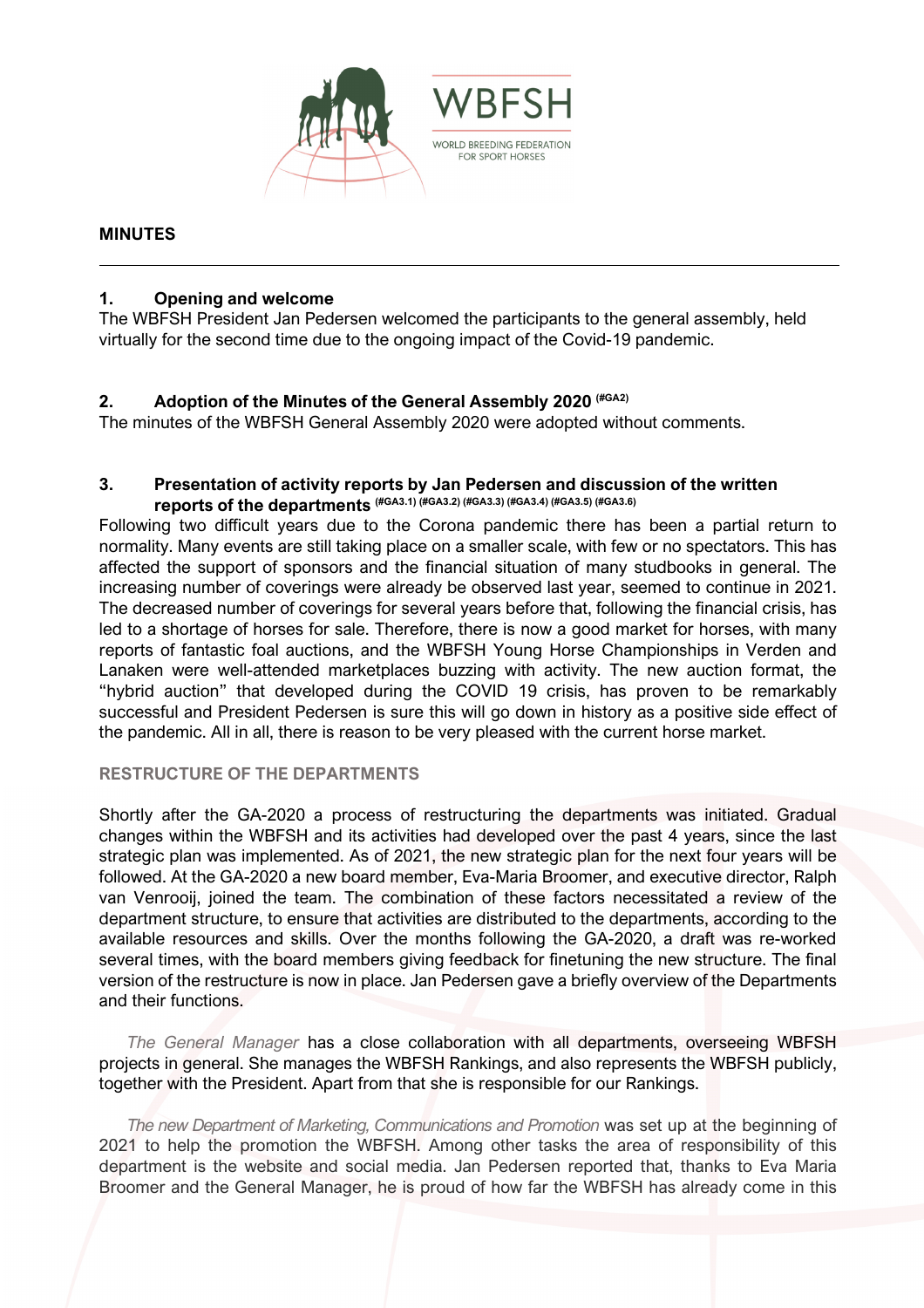

area since last year. A presentation by Dr. Eva-Maria Broomer on the WBFSH re-brand was to follow after the president's report.

*The Department of External Cooperation* has been responsible for several years for maintaining and expanding contacts with key industry stakeholders. These include the FEI, individual National Federations and the Commission of the European Union. The Department works closely with the General Manager to keep an eye on the global interests of all WBFSH members and breeders.

*The new Department of Scientific Collaboration* was created to coordinate the organisation's work in initiatives such as the Scientific Advisory Committee (SAC), and as such, to reflect the increasing importance of science and research in sport horse. This has become a hub for the exchange of information in scientific research related to breeding. The department will make the latest scientific developments and information available to the WBFSH members.

*The Department of Development Department* has received a broadened mandate with the new structure, to support all studbooks in carrying out initiatives to aid industry development, and to provide member services. This reflects the long-term strategic plan of the WBFSH and will allow the team to continue to foster new cooperative initiatives among and on behalf of the members. The aims of the department are to facilitate collaboration and exchange of knowledge, to develop services to our members, and to strengthen the position of breeding in the equine industry.

*The Finance Department* continues to look after the budget of the organisation, which is shared every year at the General Assembly to ensure the members understand how their money is spent.

*The Department of Breeding* oversees a range of projects that support the breeding of the best sport horses, one of the key objectives of the WBFSH. Among other important tasks, this Department concerns itself with the development of a "Good Breeding Practice Protocol" and the development of a tool for Traceability of Genetic Material.

*The Secretariat* is still based in the Danish Warmblood Studbook offices at the Vilhelmsborg Manor. It handles the administration of the WBFSH and regularly corresponds with the many members across the world. The secretariat has taken over the management of membership applications.

#### **TRACEABILITY OF GENETICAL MATERIAL**

This project is an area of responsibility of the Breeding Department. It is a sensitive subject which concerns multiple actors of the industry. The WBFSH advises and reminds breeders about the importance of original and genuine certificates and publishes articles on the topic. At first a solution to the problem seemed manageable, but during the discussions the complexity of the problem has become more evident. There is still no solution, but the project is ongoing, albeit with a different focus.

#### **MEMBER SERVICES**

The Development Department has again brought focus to Member Services, including World Breeding News, the studbook services agency Equis, and the Legacy Award. Good progress has been made in each of these areas.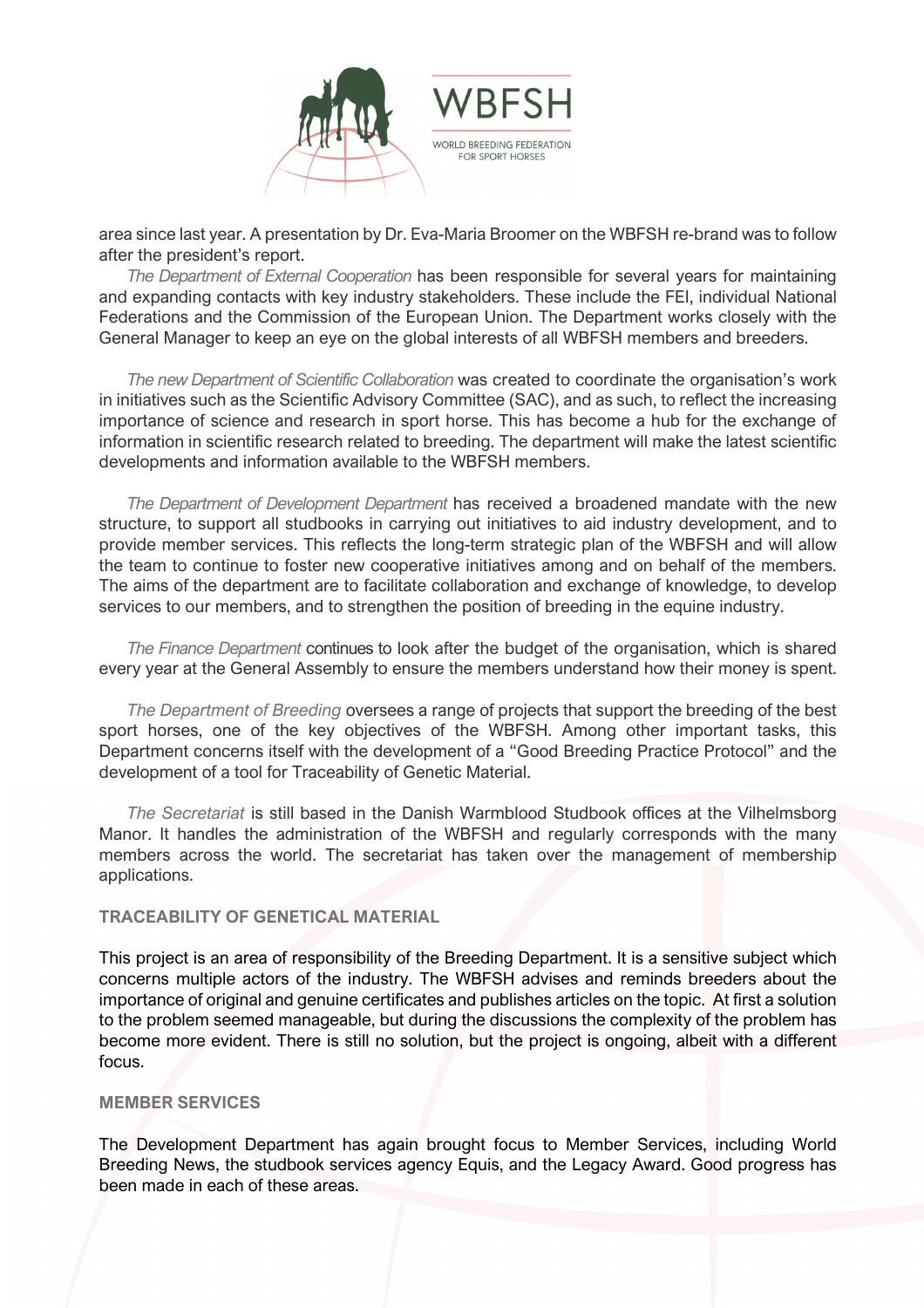

As to *World Breeding News* (WBN), the WBFSH Tribune articles have been well received and the number of contributors to these articles has increased. WBN is certainly an important organ for communication, as it reaches a general audience in addition to the WBFSH members.

*The Equis initiative* was intended to provide sophisticated studbook services to the smaller studbooks. There has been some uptake on this and joining the system is still possible.

*The Legacy Awards* will recognise outstanding contributions to the development of the sport horse sector. While contributions to breed excellence will be prioritised, any contribution that has had a lasting and highly significant impact on the sport horse industry will be considered. Nominations for WBFSH Legacy Awards will be made by Member Studbooks of WBFSH and will be evaluated by an Evaluation Panel set up by WBFSH. Nominees should be one of the following:

- i. A horse that is remarkable for its performance in breeding or sport
- ii. A person or a group of individuals acting collectively
- iii. An organisation.

Decisions on Awards will be made by an Evaluation Panel. It is anticipated that one WBFSH Legacy Award will be made in each category each year. A WBFSH Legacy Award will consist of an Award Certificate and a Prize. In addition, recipients of WBFSH Legacy Awards will be profiled on the WBFSH website Legacy page and in articles in the magazine World Breeding News.

The Department Development has also initiated the *State Of The Industry (SOI) - Annual Report*. A presentation on the SOI Report by Chris Gould was to follow after the President's Report.

### **DATA EXCHANGE WITH THE FEI**

The project for data exchange between the studbooks and the FEI has been under development for some years. It had been hoped that it would be fully operational at the time of the GA-2021. While the delivery of horse data to the FEI is possible and seems to be running, the delivery of the sport data from FEI to the participating pilot studbooks (the German studbooks and the BWP) is not functioning yet as contractually agreed.

#### **ISSUING OF PASSPORTS**

The WBFSH still works closely with the European Horse Network. The main focus has been to lobby for the right of the breeding associations to continue issuing passports for the foals they register. These efforts have come to fruition and led to the result that horse breeding associations in the EU remain responsible for issuing equine passports for foals registered by them. Part of the credit for this success should be given to Dr. Alf-Eckbert Füssel from the European Commission with whom the WBFSH has had a good cooperation for many years. He retired recently and Jan Pedersen stated he hoped that the WBFSH would be able to maintain a similar relationship with his successor.

#### **CHAMPIONSHIPS**

#### FEI-WBFSH Dressage World Breeding Championships for Young Horses

At the time of the 2020 WBFSH General Assembly, there had still been hope that the FEI-WBFSH Dressage World Breeding Championships could be held indoor in Verden in December 2020. Shortly after it became clear that a cancellation was unavoidable due to the various Corona restrictions in December 2020.

The 2021 event was scheduled to take place in Ermelo, but the organising committee of Ermelo kindly offered that the event could be held in Verden instead. It was a pleasure to return to wonderful and completely redesigned showgrounds of Verden.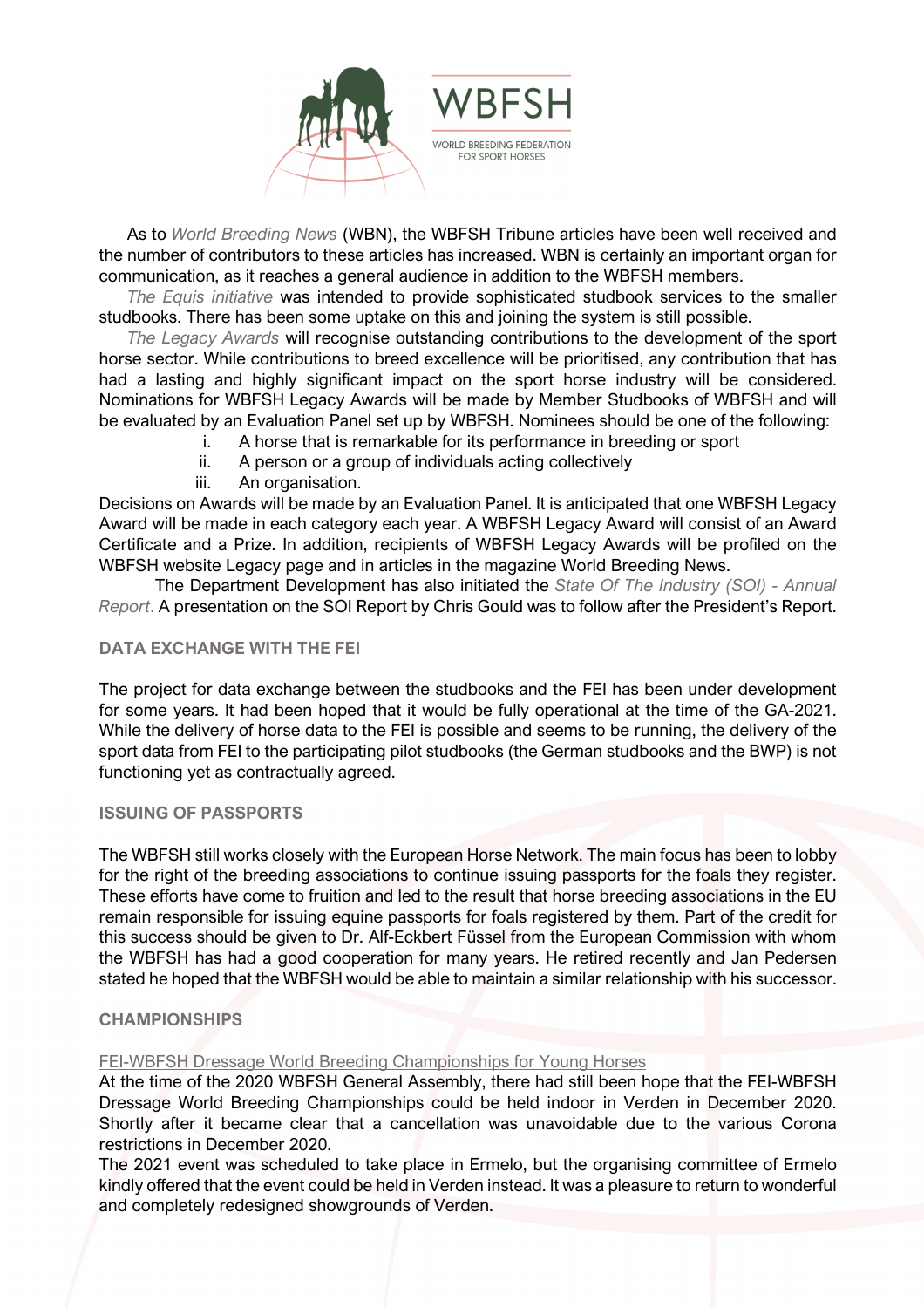

However, the event was faced with Corona restrictions, and it was regretful that not all dressage lovers who wanted attend could be accommodated. Despite this, the organisers delivered a successful event under difficult conditions. From a sporting and breeding perspective, the value of these championships endures beyond these temporary challenges and the quality of both horses and riding was very high.

The 2021 Winners: Five-Year-Old Horses: Hesselhøj Down Town (DWB by Donkey Boy / Zack) Rider: Jeanna Högberg Breeder: Dorthe & Hans Jørgen Höck Six-Year-Old Horses: Kjento (KWPN by Negro / Jazz) Rider: Charlotte Fry Breeder: A.J. van Os Seven-Year-Old Horses: Jovian (KWPN by Apache / Tango) Rider: Andreas Helgstrand Breeder: E.T. Ten Bosch

FEI-WBFSH Jumping World Breeding Championships for Young Horses

This event was not much affected by the pandemic. As usual the organisation was extremely efficient, and the event saw brilliant sport and outstanding young horses.

| The 2021 Winners: | Five-Year-Old Horses: Querido (BWP by Dominator Z / Chellano)       |
|-------------------|---------------------------------------------------------------------|
|                   | Rider: Christian Ahlmann                                            |
|                   | Breeder: Alois Van Gorp                                             |
|                   | Six-Year-Old Horses: Coros (WESTF by Cornet Obolensky / Arpeggio)   |
|                   | <b>Rider: Philipp Weishaupt</b>                                     |
|                   | Breeder: Werner Buschieweke                                         |
|                   | Seven-Year-Old Horses: Just a Dream (KWPN by Zirocco Blue / Carano) |
|                   | Rider: Harm Lahde                                                   |
|                   | <b>Breeder: Family Nooren</b>                                       |

FEI-WBFSH Eventing World Breeding Championships for Young Horses

Despite all of the Covid-19 restrictions last year, this championship did take place last year in 2020. The 2021 championships were scheduled for the week following the WBFSH GA-2021.

The 2021 Winners: Six-Year-Old Horses: Cascamara (WESTF by Cascadello / Templer GL XX) Rider: Ingrid Klimke Breeder: Helmut Bergendahl Seven-Year-Old Horses: Sweetwaters Ziethen (TRAK by Abendtanz / Campetot AA) Rider: Sophie Leube Breeder: Dieter Schön

#### **DEPARTMENT OF MARKETING, COMMUNICATIONS & PROMOTION**

The department was established at the beginning of 2021, initially focusing mainly on the development of a marketing and promotions plan. Phase One development of a new state-of-theart website has been completed, with further development in process. Furthermore, the department has increased the visibility of the WBFSH. For this purpose, the brand identity has been developed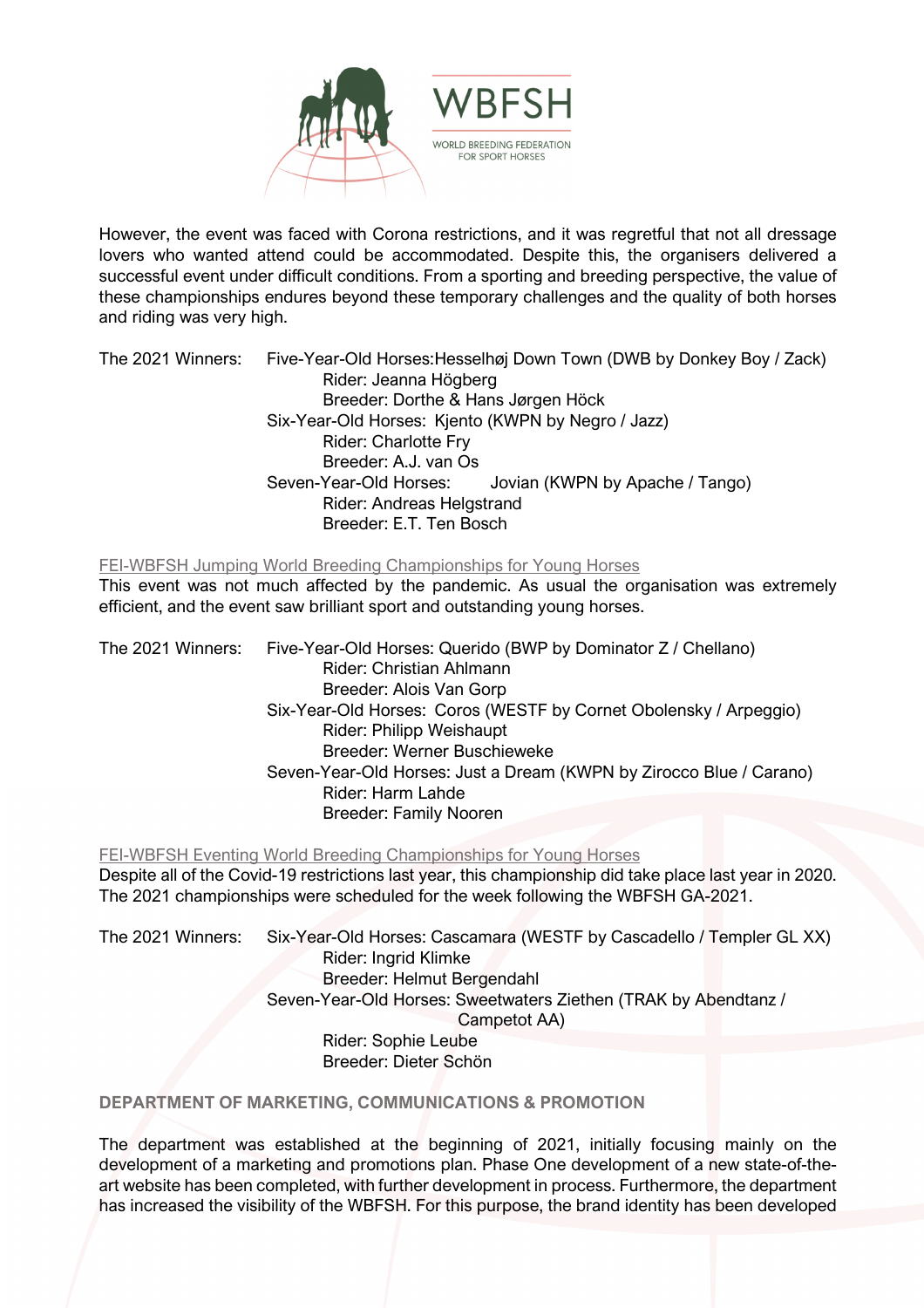

to offer a fresh and modern reflection of the WBFSH brand and values. To enhance the WBFSH's presence at one of its key events, the WBFSH had its own purpose-designed stand at the Dressage World Championships in Verden. The stand was well-visited, and it was ideal to offer breeders, visitors and administrators a location to get together and network.

### **DEPARTMENT OF SCIENTIFIC COLLABORATION**

In 2017, the WBFSH set up a committee for Collaborative Implementation of Genomic Applications in Sport Horses (CIGA). This has become a hub for exchange of information in scientific research related to breeding. Since then, the scope of the committee has grown and evolved, resulting in the decision to rename the committee to SAC – Scientific Advisory Committee. The committee consists of representatives from various WBFSH studbooks, as well as scientific advisors. Its primary aim is to foster and support information sharing and collaboration among member studbooks in the areas of linear profiling, breeding evaluations, and genomic application in sport horse breeding. Furthermore, the committee has set up an information platform on the WBFSH website. If a WBFSH member studbook needs support to implement linear profiling, breeding evaluation or genomic selection, SAC can connect them with an expert that can give some advice.

#### **INTERNATIONAL BREEDING VALUES (IBV)**

In the designing this project, it was decided to focus first on jumping because the competition results are easier to compare between countries than dressage results can be. To keep it simple to start, Germany, KWPN, SF and BWP should deliver raw national competition data on jumping for the pilot phase. If the data can be linked in a meaningful way, and the MACE model can be adapted to the needs of equestrian sport, the IBV project can grow, more studbooks can join and the development of an adjusted MACE model for dressage and eventing can be initiated. The biggest challenges at present are securing funding for the development phase (estimated 240,000 Euros), as well as ensuring adequate supply and quality of international and national sport data, from the FEI and National Federations. Drawing up appropriate contractual agreements can then follow.

#### **SECRETARIAT**

The WBFSH secretariat has taken over the former Department of Development's function to process membership applications. The secretariat corresponds with applicants and assesses each application before it is presented it to the Executive Committee and the Board.

### **LONGINES WBFSH BREEDERS AWARD**

Due to Covid-19 the LONGINES WBFSH Breeders Award ceremony 2021 has been postponed and will take place on the 5<sup>th</sup> of February 2022 in Bordeaux.

#### *a. WBFSH Re-brand (Eva-Maria Broomer)*

Eva-Maria Broomer gave an update of the development of the next phase of the new website. The vision for the website is to create a hub for communication and information sharing, with convenient access to members' services through login capabilities that provide for a customised user experience. The CMS to allow for this in completing construction.

Materials such as presentations, webinars and useful articles and summaries, as well as archive documents such a position statements, will be available through a virtual library. Information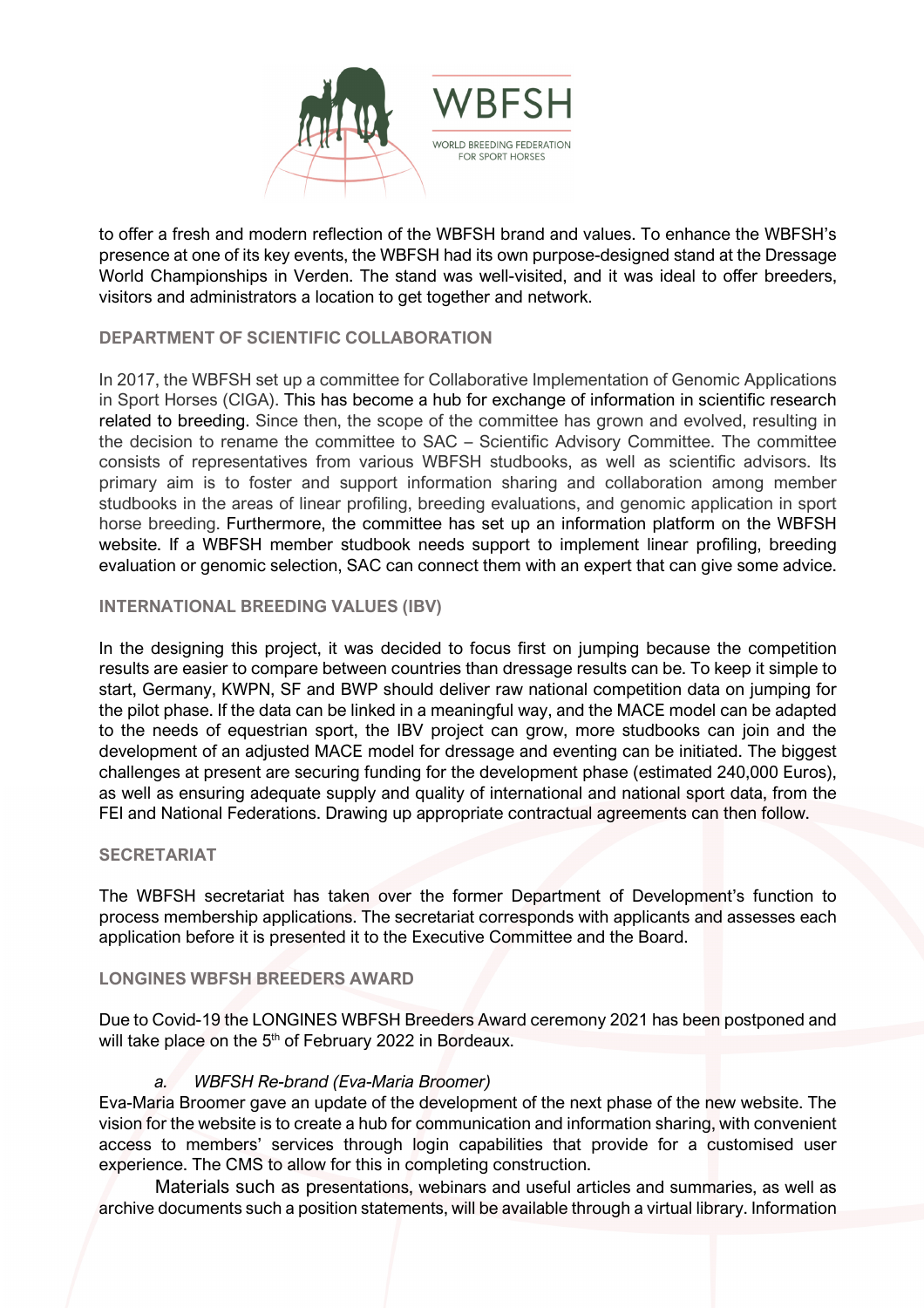

that is privileged to studbook member will include for example, meeting minutes. There will be sections of the library that are accessible to any registered, logged in users, which include files on historic rankings, statues, public information on projects and general assemblies.

Studbooks will be given the opportunity to have dedicated studbook pages on the website, to show case their activities. Three pilot studbooks have already provided information for a studbook page (HSH, NZHS and KWPN). These pilot pages can be viewed at these links: https://www.wbfsh.com/hsh, https://www.wbfsh.com/nzhs and https://www.wbfsh.com/kwpn In the new year, more studbooks will be invited to sign up for their own studbook pages.

A copy of Eva-Maria Broomer's presentation is available on the WBFSH website at this link: (*https://www.wbfsh.com/downloads/general-*

*assembly/2021/(GA%203.a)\_WBFSH\_Marketing\_Presentation\_(Eva-Maria%20Broomer).pdf*)

### *b. Presentation SOI Report (Chris Gould)*

Chris Gould presented a project initiated by his department in 2021. The State of the Industry (SOI) Report will endeavour to describe the industry, its scope and the issues it faces. Data will be collected and collated annually, to create a body of valuable information that he and his executive Edward Kendall hope will inform, and influence decisions by made breeders, breed societies and public policy makers in order to help sustain the industry, improve the welfare of the horse and ensure future generations can continue to enjoy the benefits of an ongoing relationship with horses. The scope of the report includes:

- Data on production and use of horses for sport
- Relevant transportation, zootechnical and health regulations
- Insight into allied horse activity (racing, western riding, leisure)
- Consideration of the social license and the environment

A short summary of the preliminary results was presented and can be downloaded from the WBFSH website

(*https://www.wbfsh.com/downloads/generalassembly/2021/(GA%203.b)\_State\_of\_the\_Industry\_Presentation\_(Chris-Gould-CWHBA).pdf*)

### **4. Financial report (#GA4 & 5)**

The financial report 2021 was presented by Stephan Kelchtermans (Vice President, Dept Finance). The fiscal year runs from 1st September to 31st August every year.

#### The result of the year 2020-2021 was:

Total Revenues during fiscal year € 233,237.77 Total Revenues after end of fiscal year € 31,240.00 Outstanding Revenues € 30,190.00 Total Expenses during fiscal year € - 208,413.03 Total Expenses after end of fiscal year  $\epsilon$  0 Outstanding Expenses € - 4,625.00 **Balance € 81,629.74** 

The total balance of the financial report and the amounts in the bank accounts for 2021 is  $\epsilon$ 286,579.30. The financial report has been presented to and checked by the audit committee and was adopted by the General Assembly without any comments and questions.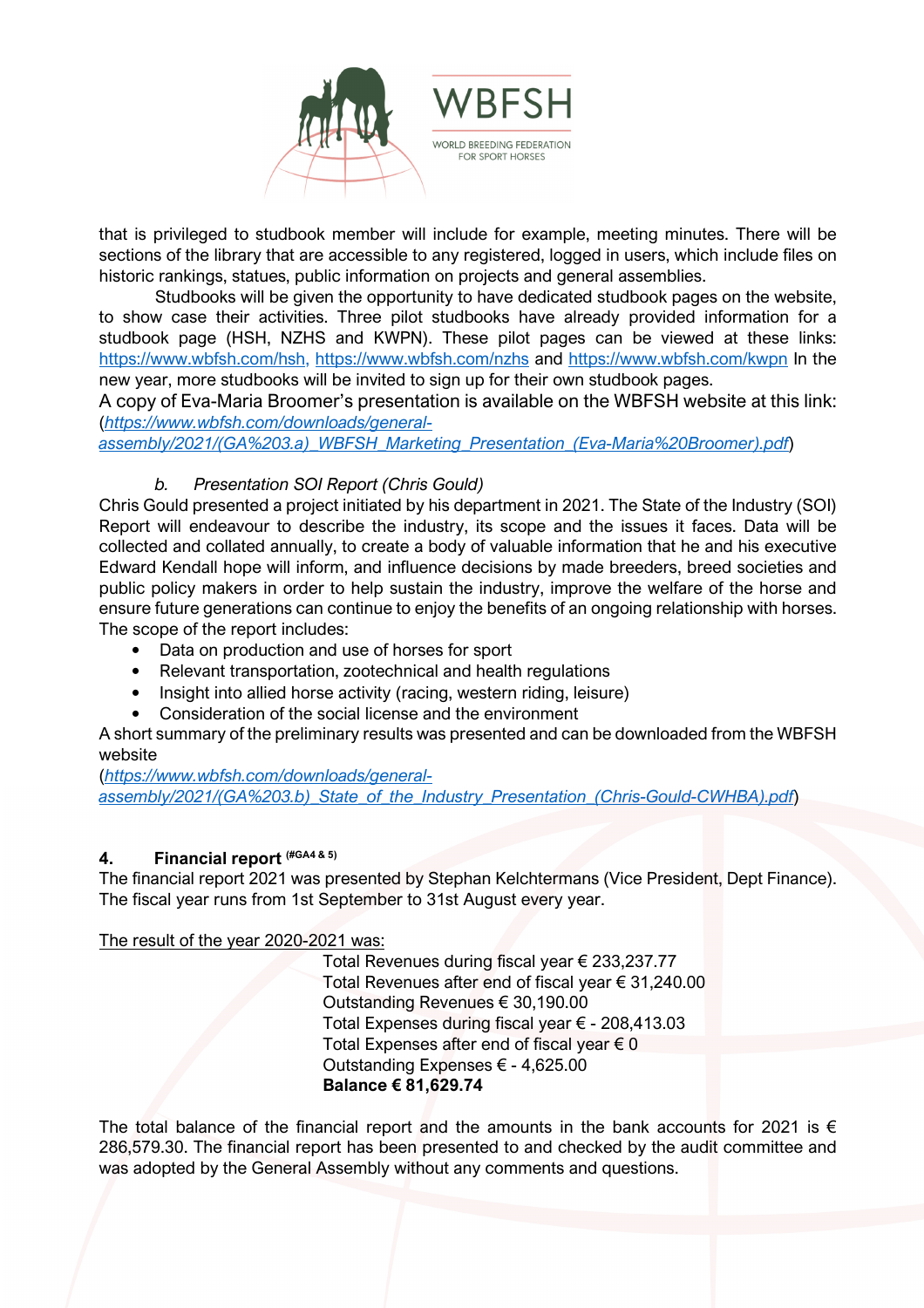

### **5. Approval of the budget for the coming financial year (#GA4 & 5)**

Stephan Kelchtermans presented the budget for 2022 (Revenues € 279,123.60 and Expenses € 277,798.00). There were no comments, and the budget for 2022 was approved by the general assembly.

### **6. Approval of the annual plan for the coming year (#GA6)**

**WBFSH Annual plan 2022** 

- 1. Planning of the championships together with FEI
- 2. Working on EU legislation in cooperation with European Horse Network and other organisations
- 3. Improve overall communication between the WBFSH and its studbooks through implementation of the marketing and communications plan.
- 4. Continue to improve overall collaboration between the WBFSH and FEI, for example through the WBFSH FEI Council.
- 5. To finalise implementation of a suitable platform that will provide clean, verified pedigree data, to enable data exchange with the FEI.
- 6. Verified breeding information on starting lists and other media
- 7. Sponsorships work on attracting additional sponsors
- 8. Contact to international federations (COPA, EAAP etc)
- 9. Continued support of international organisation of young breeders' competition
- 10. Promote and maintain the WBFSH rankings of horse breeders, studbooks and the stallions
- 11. Raising the profile & gaining greater recognition of the WBFSH through new initiatives e.g. develop our presence on social media, and continue to develop the WBFSH website.
- 12. Continue the work of the WBFSH SAC committee
- 13. Make progress with the establishment of WBFSH International Breeding Values (IBVs)
- 14. Continue working with EQUIS to provide a database management system for small studbooks
- 15. Continue work with appointed task force to explore and provide advice on good breeding practice in the tracing of genetic material.
- 16. Consult with the Non-EU studbooks to address issues specific to them and increase their engagement in the federation

### **7. Election of Board members (#GA 7 & 8)**

It was the end of the three-year term for Vice Presidents Chris Gould (CWHBA) and Norbert Camp (GER). Both board members were nominated for re-election by their studbooks, the Canadian Warmblood Horse Breeders Association (CWHBA) and the Trakehner Verband (TRAK) respectively. A new nomination had been received for Renai Hart (NZHS/NZL).

A digital and anonymous voting protocol had been developed for the online general assembly and had been approved by the law firm VOBIS Law (Antwerp/BEL). The voting procedure was audited by the polling committee, made up of Rik van Miert (WBFSH honorary member) and Marc Boudewijns (attorney VOBIS Law) and Nadine Brandtner.

The voting results were: Norbert Camp (123 votes), Renai Hart (84 votes), and Chris Gould (71 votes). Jan Pedersen thanked Chris Gould for his many years of loyal service and welcomed Norbert Camp and Renai Hart to the WBFSH board.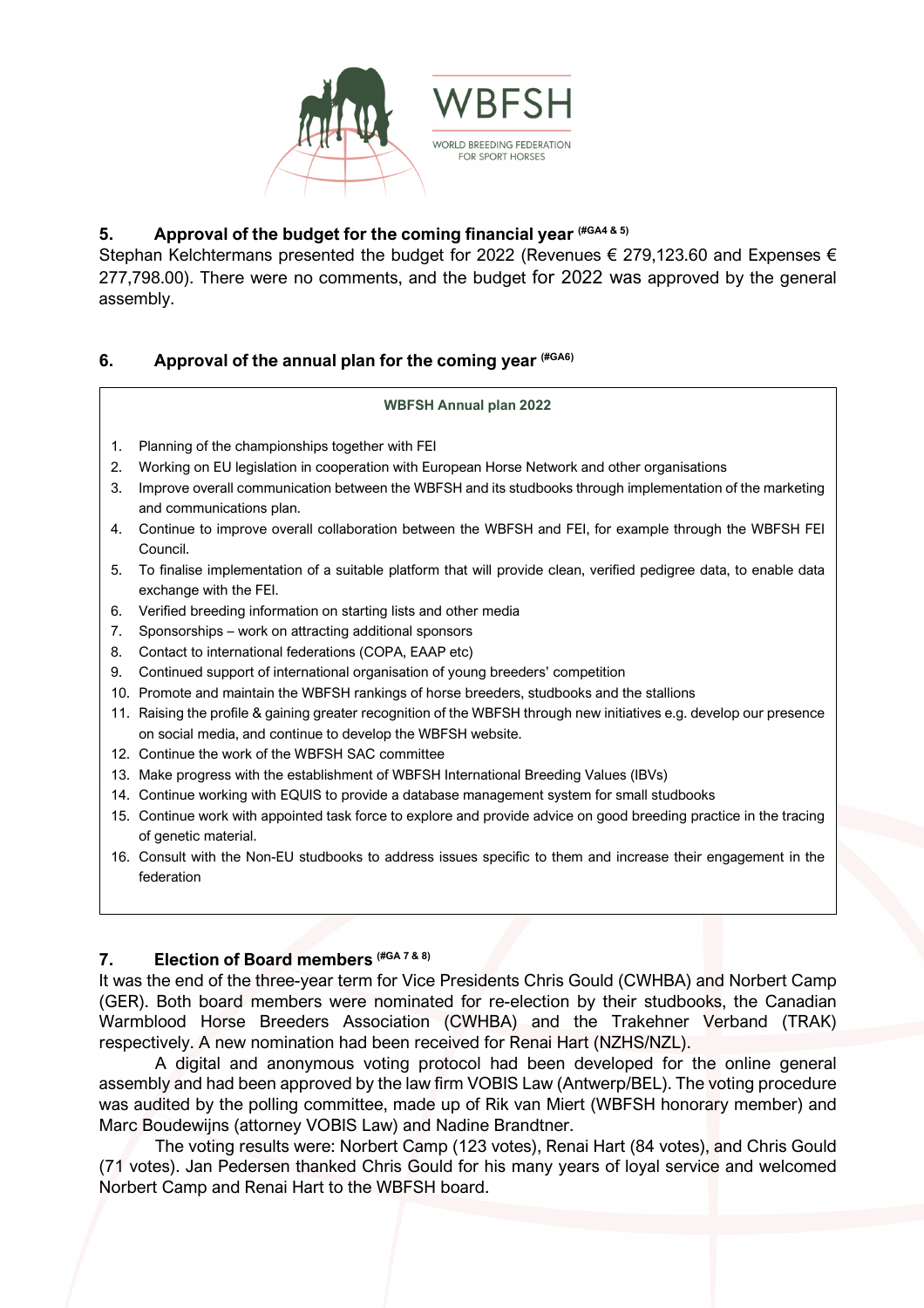

### **8. Election of members for the Audit committee (#GA 7 & 8)**

Referring to the statues, 3 members and two substitutes are elected annually. In 2020, Alf Kjetil Andresen, John Shenfield, Wilken Treu, Guillaume Blanc and Charmaine Bergman were appointed to the audit committee. Two new nominations for members of the audit committee were Alison Corbally (IRE) and Meghan de Garay (USA). Alf Kjetil Andresen (NOR), Wilken Treu (GER) and Guillaume Blanc (FRA) were willing to stand for another year. These five members were approved by the general assembly.

## **9. New Members/Associates (#GA 9)**

In 2020, two studbooks were granted full membership status. At the WBFSH GA-2021 the memberships of these two new members (North American Studbook – NAS and Koninklijk Friesch Paarden-Stamboek – KFPS) was ratified.

Karina Christiansen reported on the membership application received by the Cheval du Dressage Français (CDE), a newly founded studbook officially recognised in France by the Ministry of Agriculture. The studbook was founded in 2020 and its focus is to breed dressage horses, that are a cross of the Lusitano and warmblood sport horses with performance or genetic predispositions for the discipline dressage. All breeds/studbooks of sport horses registered with the WBFSH are permitted in the breeding program. Horses are eligible for entry into the CDF studbook if they carry a minimum of 12.5%, but less than 100% Lusitano blood (i.e. pure-bred Lusitanos are not eligible for CDF studbook entry).

 At the time of the application the studbook included a total of 296 horses (220 mares, 44 stallions, 32 foals). In 2020 32 foals were registered. It is expected for this number to grow to approx. 100 foals for 2021, and to approx. 500 foals over the following five years. The studbook currently has 30 members, and expects to reach a number of 100 members by the end of 2021.

 The CDF studbook uses the UELN system, foals must be reported to the IFCE, and passports are issued by the IFCE with "250001" UELN numbers. Foals are microchipped, and parentage is verified by DNA analysis.

 The breeding program is clearly laid out, with both mares and stallions having to meet specified requirements, for them to be used in the breeding program. The recommendation of the executive committee to the board was that this studbook should be granted associate status, and reapply when the studbook is more established and is able to demonstrate its viability. The general assembly had no objections.

### **10. Motion from the Board**

There were no motions from the board.

### **11. Motion from members/associates (#GA 11)**

President Jan Pedersen informed the general assembly, that the letter submitted to him by the ACE Studbook (Australian Continental Equestrian Group Inc.) prior to the WBFSH GA-2021 was more of a discussion item than a motion. ACE was requesting whether it would be possible, and whether there was interest for studbooks to share their horse databases including DNA profiles.

Ulrich Klatte (President ACE Studbook) confirmed that the submission constituted a suggestion rather than a motion. In Australia, many breeders do not see the value of registering horses with studbooks, resulting in massive issues of unregistered horses without verification of parentage. Australian-based studbooks are therefore required to request DNA and process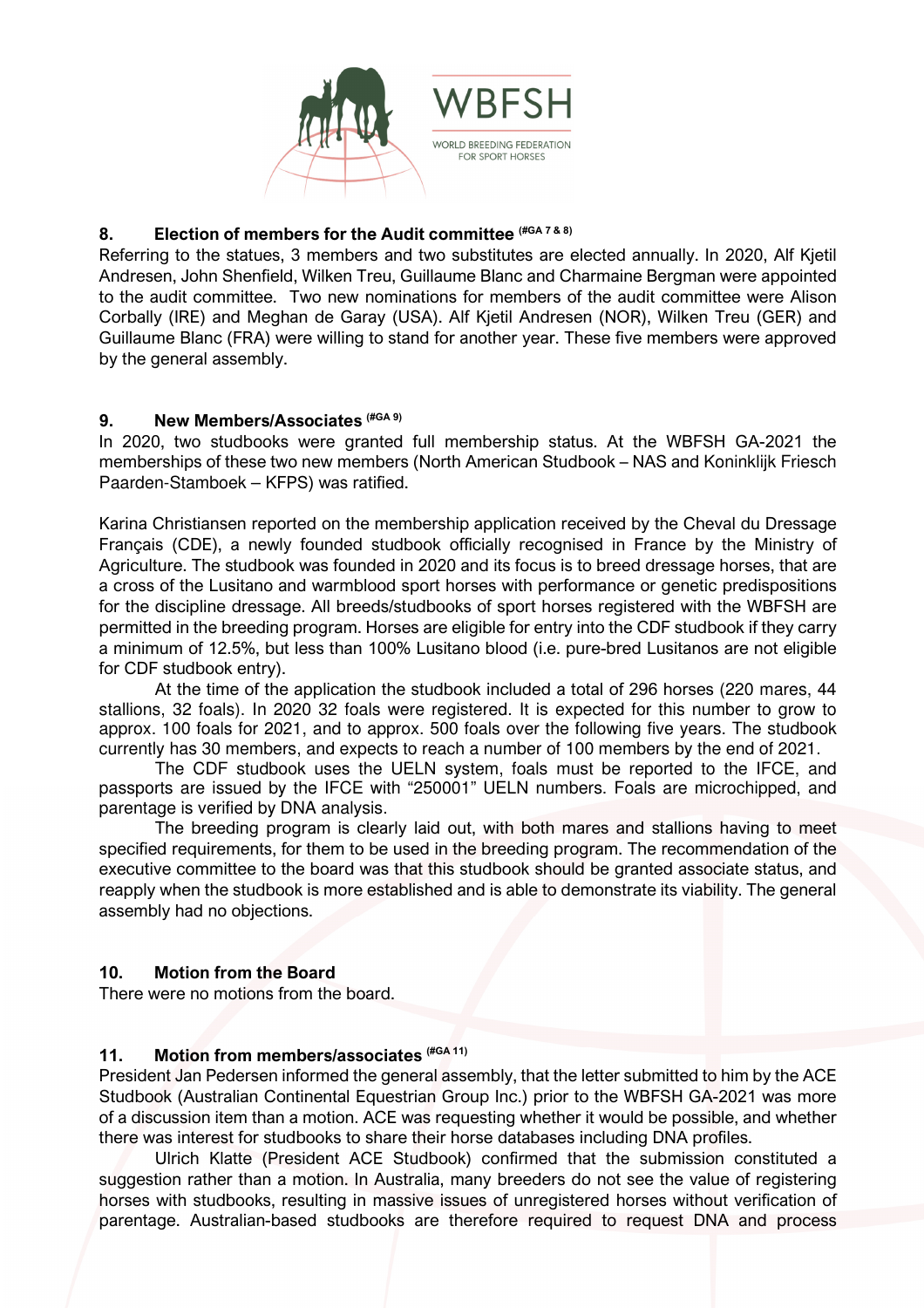

parentage manually, but electronic processing would make the procedure more efficient. The ACE Studbook therefore suggested that the WBFSH lobby to the FEI, that competition horses should only be accepted if their have a verified pedigree. Jan Pedersen agreed that this is a significant problem and that the topic should be addressed by WBFSH.

Bérengère Lacroix (SBSF) recommended that studbooks make DNA testing compulsory. Furthermore, she recommended studbooks liaise with their national laboratories for support with pedigree verification. Ulrich Klatte explained the situation in Australia. While the studbooks do check pedigrees of registered horses, access to electronic DNA profiles will substantially simplify procedures, especially due to large amounts of imported frozen semen that are used and require verification.

Chris Gould (CWHBA) confirmed that Canada also faces this issue, and suggested two solutions: 1) WHIRDEC can help, utilising the Equis platform. 2) The WBFSH-FEI data exchange will in the future directly clean the data. Mindi Hunt (SAWHS) remarked that South Africa is in the same situation. They are building a horse database, with the aim that all horses should be DNA checked. But there is still a significant amount of work to be done to collect correct information. This required collaboration between stakeholders. Kelley Stachon (KWPN-NA) reported that their studbook entered an agreement with USEF in 2017, to ensure correct information. She suggested other studbooks come to similar agreements with the national federations. The American Warmblood Registry (AWR, Verena Krueppe) have been doing DNA verification for the last 14-15 years. Only registered and DNA-verified horses are eligible to compete.

Bérengère Lacroix from the Department Breeding shared a guideline from the IFHA (International Federation of Horseracing Authorities) website:

*"The Export Certificate or Electronic Notification of Export (including markings) may only be issued by the Approved Stud Book of the country of birth of the horse. The DNA Certificate must also be included. It is sent directly or made available on a website by the exporting authority to the Stud Book Authority (or, in the case of Special Racing Authorities, to the Racing Authority) of the country to which the horse is exported when the exportation is permanent, or when the period of export*  exceeds the period for which the clearance notification or the endorsement of the document of *identification is valid"(article 15)* 

She explained that by default, other sport horse studbooks have adopted the same rule, and DNA profiles are considered property of the studbook. Freely circulating such information to the public is not in the interest of the studbooks and would undermine their core function, which is to carry out selection for breed improvement. While it is the WBFSH's position that registration of horses should not be made too easy, and therefore hinder traceability, a shared system of DNA-profiles between studbooks will only be feasible if all WBFSH studbooks agree to participate.

#### **12. General Assembly 2022**

The Southern German Studbooks of the German Sport Horse (DSP), who were the original hosts for the GA-2020 have graciously agreed to host the GA-2022, after having to postpone the live general assembly for a further year due to the Covid-19 pandemic. President Jan Pedersen thanked the DSP for their continued understanding and cooperation and said that the WBFSH looks forward to finally meeting again in person in 2022.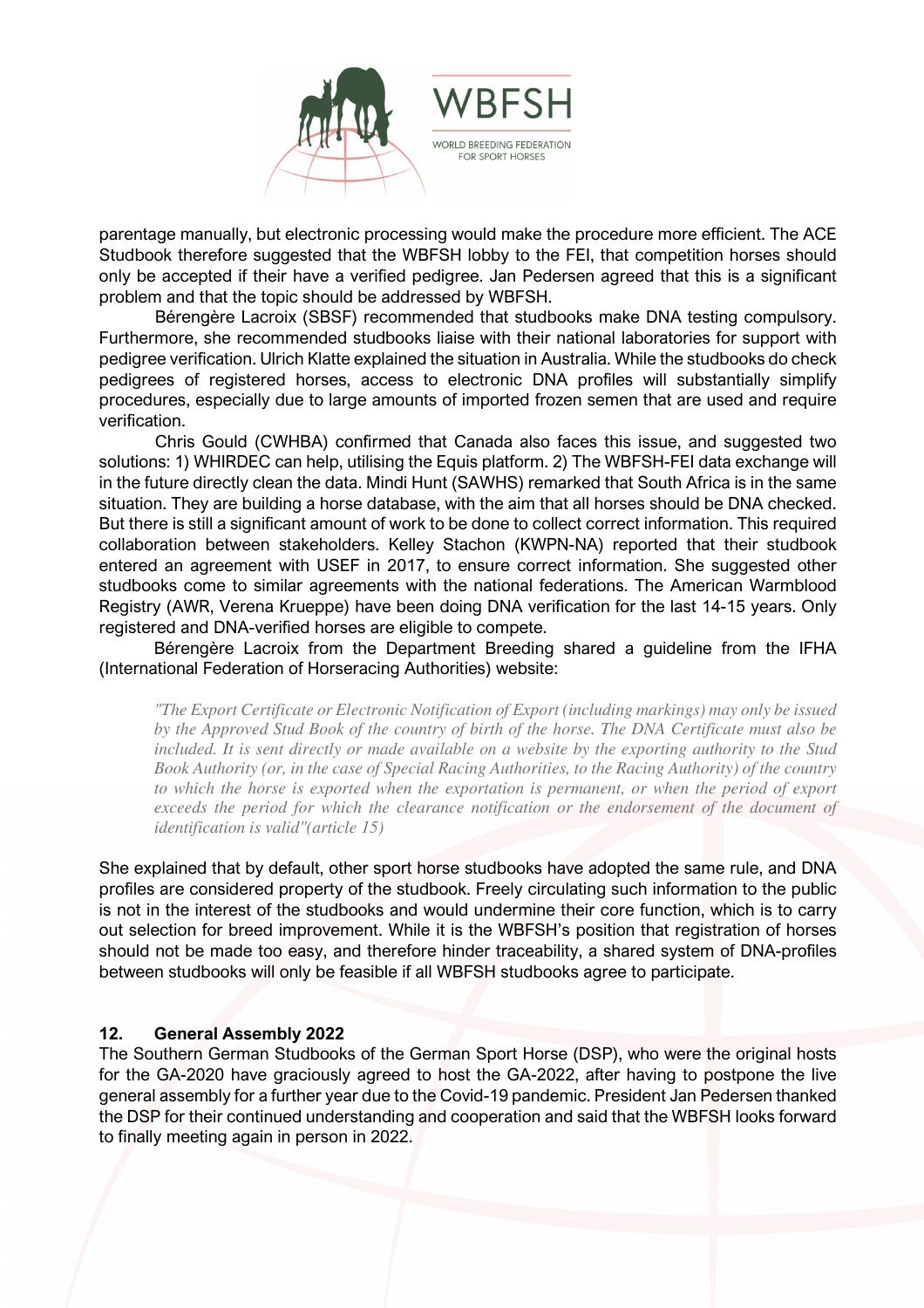

### **13. Miscellaneous**

*a. Update from EAAP Horse Commission representative (Kathrin Stock)*  Dr Kathrin Stock presented a summary of the EAAP's 2021 activities. Unfortunately, due to a poor signal, she was not able to complete her presentation. A copy of the presentation will be provided to the WBFSH for publishing on the WBFSH website. (https://www.wbfsh.com/downloads/generalassembly/2021/(GA%2013.a)\_EAAP\_Horse\_Commission\_Report\_2021.pdf)

### *b. Update from IYB President (Inge Madsen)*

The new IYB President Inge Madsen (DWB) welcomed the newest IYB member, the Latvian Warmblood Studbook Young Breeders (LWB). It was announced that the next IYB World Championship will take place in Ermelo (NED) from  $7<sup>th</sup>$ -9<sup>th</sup> July 2022, hosted by the KWPN.

Furthermore, the plans of the IYB to become more digitally present was announced. This will be achieved through a collaboration with the WBFSH, and the development of dedicated IYB page and profile on the new WBFSH website. The improved IT infrastructure will provide a IYB World Championship booking platform, as well as managing World Championship scoring and results, with the long-term plan to transition to linear scoring. The aim is to promote education and make the IYB more inclusive, through improved support.

### *c. Update on the FEI-WBFSH Data Exchange Project*

Klaus Miesner gave a brief update on the status of the data exchange project relating to the experience of the German studbooks. He confirmed what Jan Pedersen reported during the President's Report, that transfer of pedigree data from the studbooks to the FEI is working, but that not all the results as laid out in the agreement are coming through from the FEI to the studbooks yet. Victoria Rydborn from the FEI gave a short update from the side of the FEI, stating that she expects the interface to be ready by the end of the year. One of the key problems recognised by both Klaus Miesner and Victoria Rydborn was that the UELN should be the main identifier of horses, but that there are still horses in the system that have more than one UELN, due to incorrect recording of these horses at national federation level. Manual cleaning of data will therefore have to continue.

*d. WBFSH Rankings –Studbooks of the Year 2021, Breeders of the Year 2021*  The 2021 WBFSH Studbooks and Breeders of the Year were announced. The winning studbooks are:

| Dressage: | <b>KWPN (14.430 points)</b> |
|-----------|-----------------------------|
| Jumping:  | BWP (7387 points)           |
| Eventing: | SBSF (1494 points)          |
|           |                             |

Virtual Certificates were shown, and the framed certificates will be mailed to the studbooks. The winning breeders are:

 Dressage: Silke Druckenmüller for breeding Dalera TSF (TRAK) (3029 points) Jumping: Chloe Ruys, Christophe Van Turtelboom & W. Vanderlinde for breeding H&M Indiana BWP (1458 Points)

 Eventing: Ocke Riewerts for breeding London 52 HOLST (347 points) The Longines-WBFSH Breeder Awards for the 2021 breeders will be held on 5<sup>th</sup> February 2022 in Bordeaux (FRA).